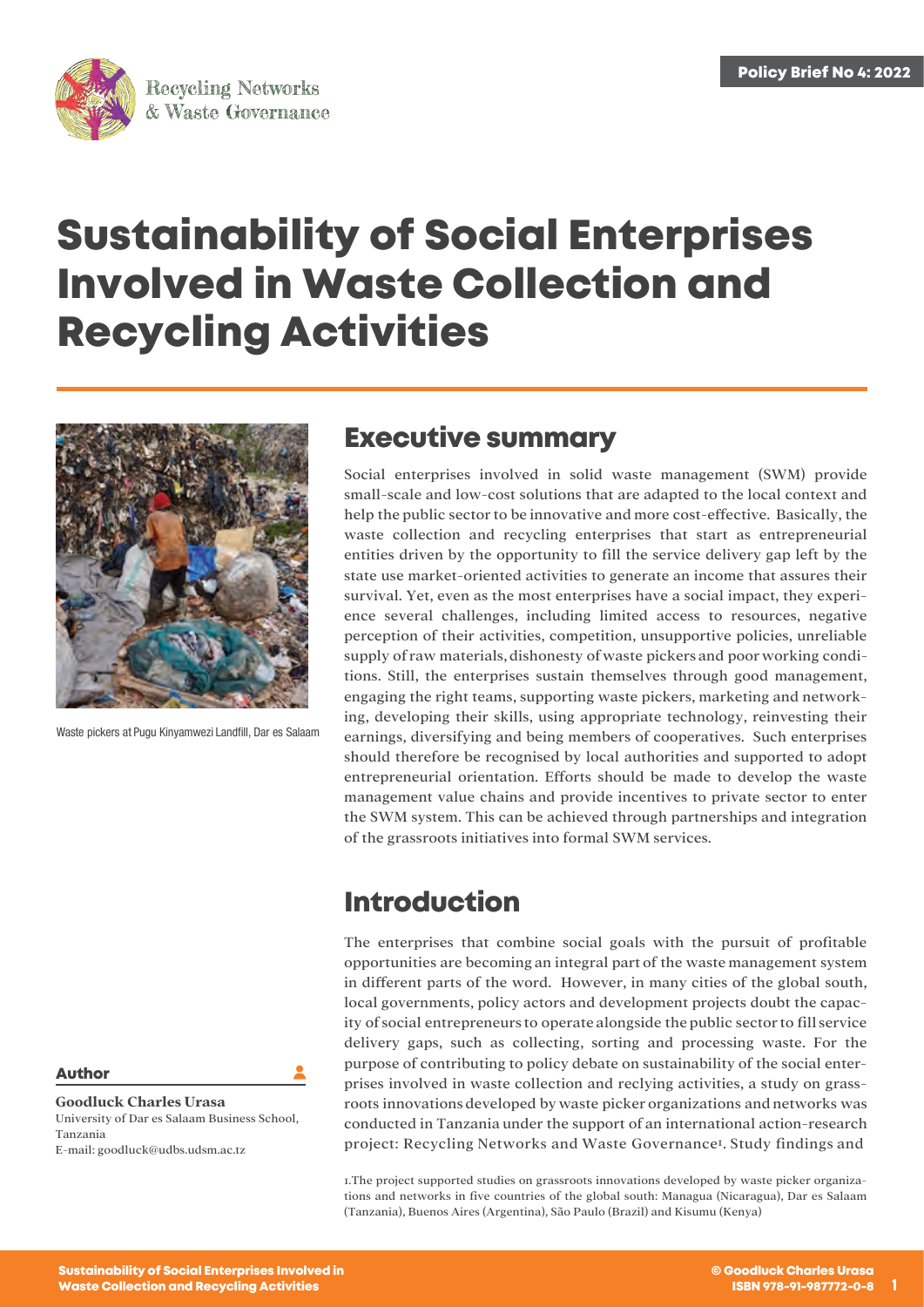

experiences draw from similar countries show that social enterprises canprovide small-scale, low-cost solutions that are adapted to the local context and can help the public sector to be innovative and more cost-effective. They search for inventive ways to sustain themselves and use market-oriented activities to generate an income that can then be reinvested in their organization. If they are supported, innovative and entrepreneurial waste management enterprises have a great potential to evolve and meet society's needs as well as generating a return to ensure their sustainability.



Plastic bottles collected by waster pickers for selling to the Chinese Industry, Dar es Salaam

### **Methodology**

This policy brief is informed by a qualitative study which was done in Dar es Salaam, the largest commercial city in Tanzania. The study entailed focus group discussions and semi-structured interviews with 40 grassroots initiatives as well as detailed analyses of five case studies. Most of the initiatives were unregistered/informal communitybased groups, private companies, registered associations, self-help groups and registered CBOs, which provided various services, such as collecting, transporting, sorting, processing, recycling and composting waste, as well as buying and selling waste material. The five cases met the criteria for social and/or environmental entrepreneurship as they were motivated to both serve the community and make a profit. Their analysis sought to obtain: a profile of the initiative; the working environment; management and governance; opportunities and challenges; and sustainability strategies. A qualitative content analysis of individual and across cases was done to generate the findings that informed this policy brief.



Research Group Visiting Pugu Kinyamwezi Landfill During the Conference held in Dar es Salaam on 29th of April to 4th of May, 2019 on Waste Governance and Recycling Networks.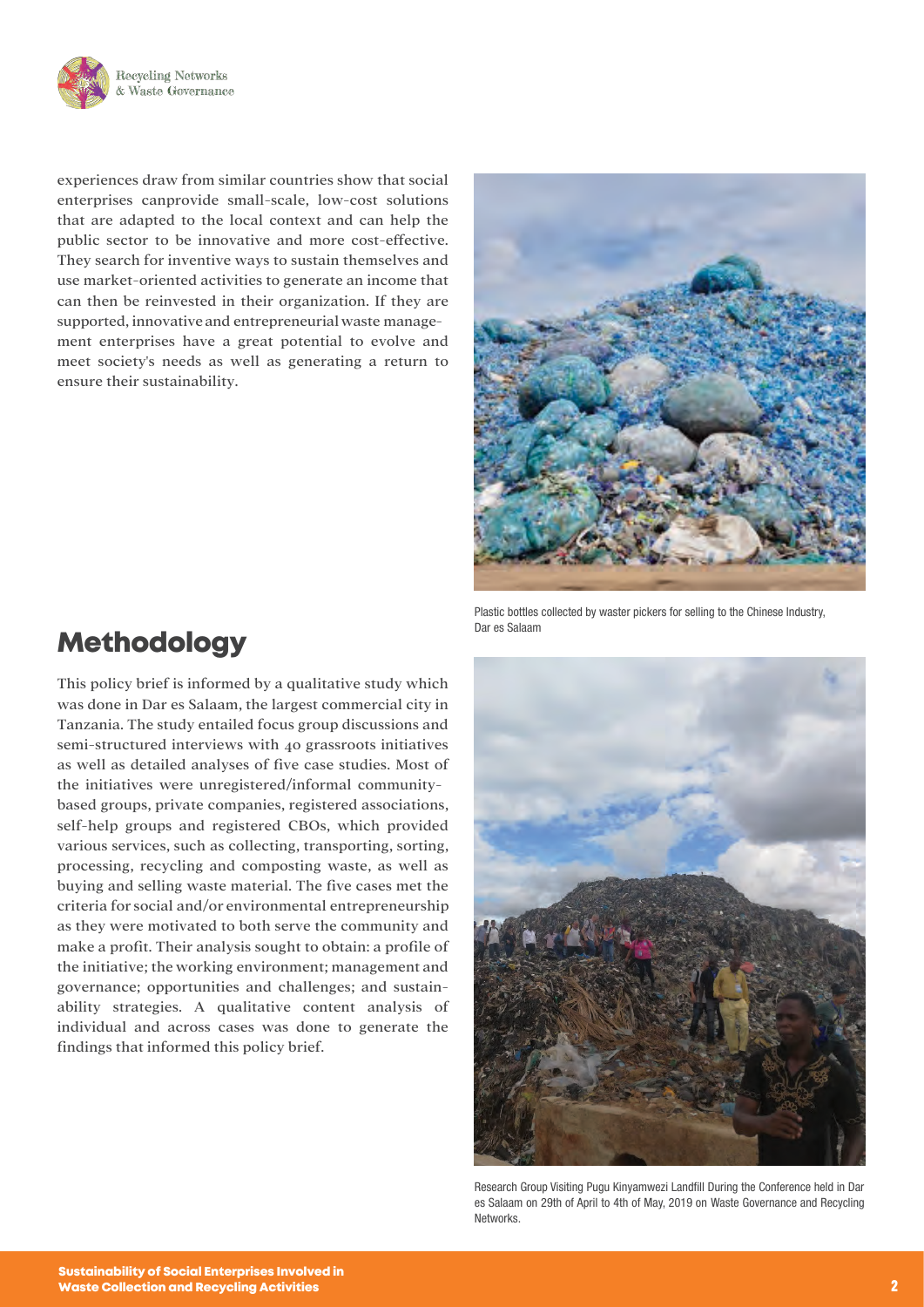

# **Results and conclusions**

Most social enterprises involved in collecting and recycling waste are characterised by ease of entry, small-scale operations, labour intensive technology and family/group ownership. The majority of them are informal with a small capital whose main activities are collecting, processing, buying and selling (intermediation) and recycling waste. In order to survive, those enterprises combine their key roles with other services, such as lending money to their members, running a supplementary business, training waste pickers and disseminating their ideas. Accordingly, despite their size and legal status, social enterprises provide a possible solution to social and environmental problems left by governments, especially where the state is unable to provide adequate solid waste management services.

More specifically, the study findings indicate that:

- Although the owners/ groups of social enterprises have a social motive for starting their enterprises such as cleaning the environment and empowering the waste pickers, the main motivation is the existence of an opportunity that would ensure their survival, growth and the generation of employment.
- **Despite variations of their structures, they face similar** start-up challenges relating to limited access to resources, the negative perception of waste management, low income, competition, inadequate support by the local government, unreliable supply of material, theft and dishonesty of waste pickers, lack of management skills, poor working conditions, and difficulty in getting clients at the beginning.
- $\blacksquare$  The majority of initiatives are able to survive and sustain their operations by applying strategies that are quite similar to the ones applied by commercial enterprises.
	- $\Box$  Both the formal and informal enterprises are somewhat structured, with a division of roles, and operating principles.
	- $\Box$  They apply feasible technologies and they have the governance structures that ensure their survival (transparency, performance-based rewards and operating guidelines).
- $\Box$  The majority of them have linkages/partnerships with waste suppliers, associations/cooperatives, a corporate organisation or local government for the purpose of building their capacity and sustain themselves.
- Some social enterprises educate other players in the waste value chain toincrease their knowledge on how to manage waste while others participate in supplementary activities of a social nature to complement their core role. Accordingly, social enterprises fill service delivery gaps, such as waste collection and recycling, while generating an income, employment and linkages in the waste value chain.

Overall, that the waste collection and recycling initiatives which start as business entities can become social enterprises as long as they mainstream the social goal in their agenda and have a social impact. A wide variety of organisations can therefore be typified as social enterprises involved in waste management with widely differing characteristics.